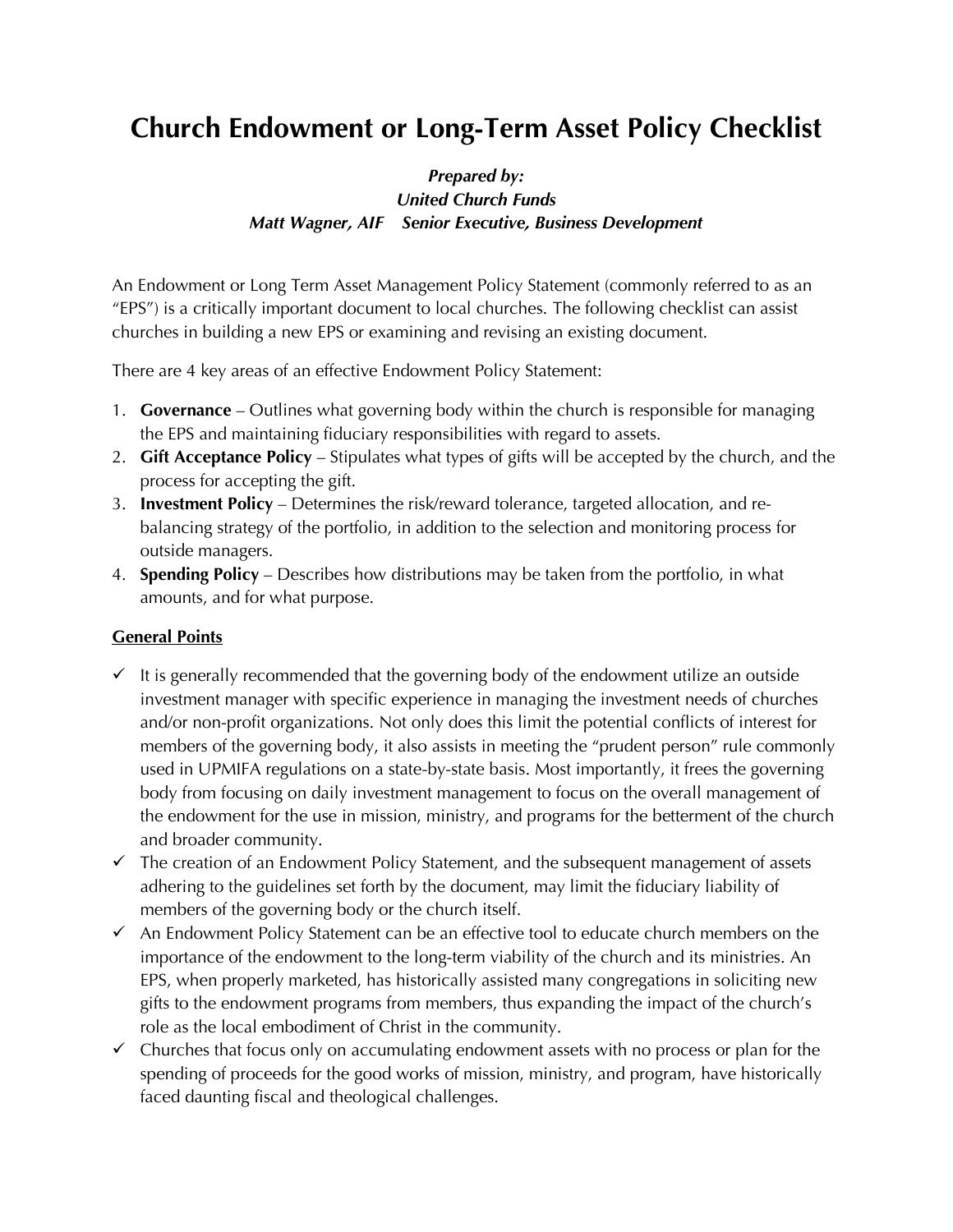#### **Governance**

\_\_\_\_ Mission and / or Vision Statement of the Church – Should be included as a reminder of what the church stands for and how the endowment shall be used to support the core ministries and missions of the congregation.

\_\_\_\_ Name the endowment(s), and include language that describes the objectives of the Fund. Include both existing endowments and new endowments.

\_\_\_\_ Name the Committee and/or officers within the church that are tasked with governing the EPS. Also, specifically name the officers of the church that may request distributions or other transactions with the investment manager or other outside service providers.

\_\_\_\_ Outline the procedures by which the EPS can be modified, ended, or otherwise amended.

\_\_\_\_ Describe the process by which the Fund(s) will be distributed in the case of a church merger or closure.

\_\_\_\_ Include language that limits any conflicts of interest by members of governing committee and/or church officers either directly or indirectly involved in the management of the endowment.

\_\_\_\_ Describe the process for reporting to the broader congregation or church council on the performance of the endowment, spending from the endowment funds, any changes made to the EPS, number of new gifts/bequests, and acknowledgement of new donors (if applicable).

\_\_\_\_ If an audit or other annual accounting reporting process is utilized, describe whether the cost of this process is borne by the church or the endowment.

#### **Gift Acceptance Guidelines**

\_\_\_\_ Include general provisions for accepting or rejecting potential gifts to the endowment. These provisions should include parameters with regard to size of gift, the type of gift (gift of marketable securities, real estate, life insurance policy proceeds, etc.).

\_\_\_\_ In the case of real estate or other hard (illiquid) assets, describe the process by which the church will take possession and subsequently sell the asset to meet the investment guidelines set forth in the EPS.

\_\_\_\_ In the case of the gift of securities (either in book or certificate form), describe the process by which the church will sell those positions to meet the investment guidelines set forth in the EPS and subsequently include the proceeds of the sale into the Fund.

\_\_\_\_ In the case of the gift of life insurance proceeds, describe how the church (or endowment fund, if a separate legal entity) wishes to be named as the beneficiary of the policy.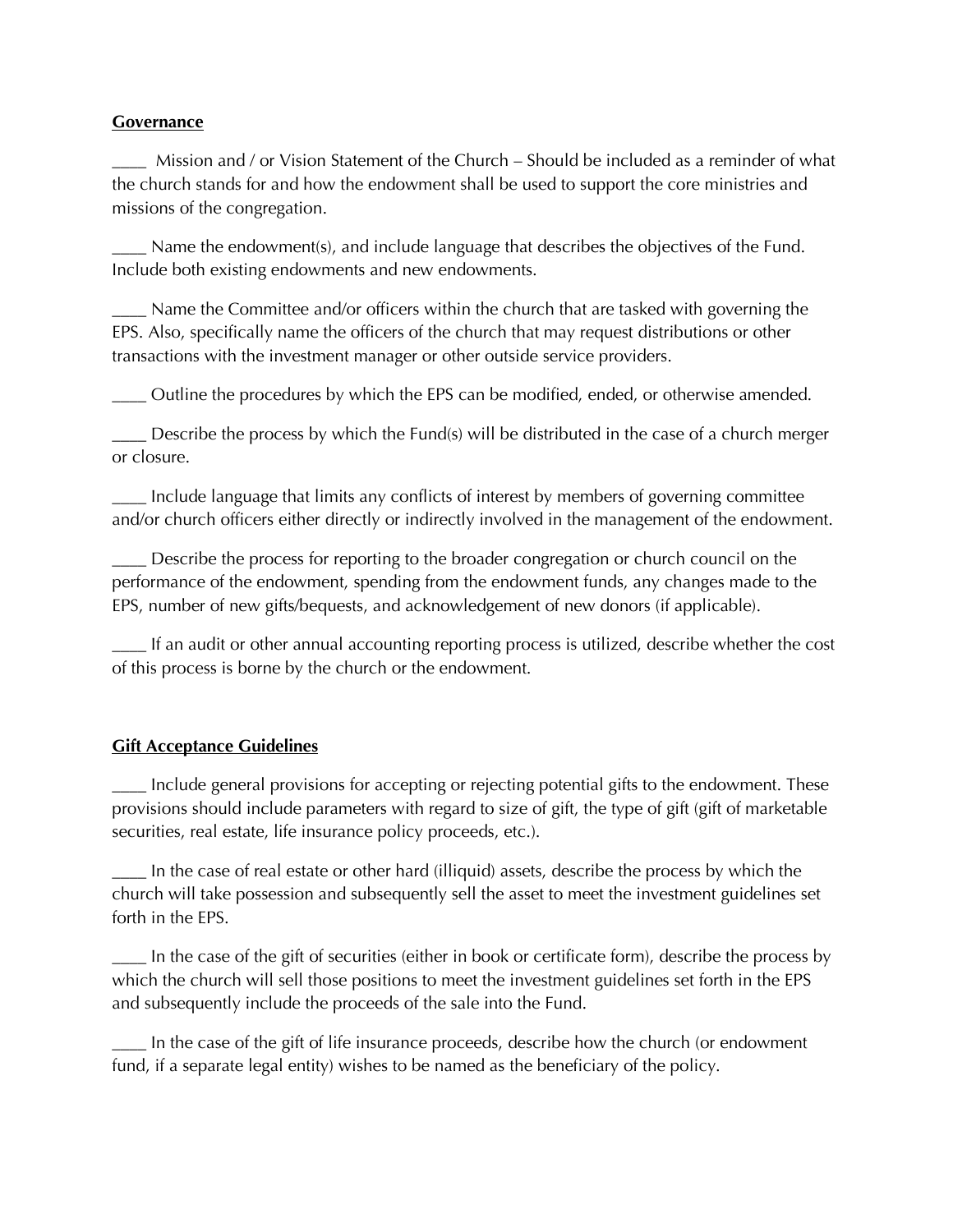In the case of the gift of cash or equivalents, describe how the church (or endowment fund, if a separate legal entity) will accept the gift and timeframe for investment.

\_\_\_\_ If desired, outline the parameters (generally, by size of the gift or use of funds) that a new Fund may be established or otherwise segregated.

Describe the provisions (generally by the size of gift) by which a restricted gift will be accepted. All other gifts accepted not included in these provisions will be accepted on an unrestricted basis.

### **Investment Policy Guidelines**

Describe the general investment objectives of the Fund (long-term sustainability of assets, preserving the real purchasing power of the assets, etc.)

Outline the process for selecting an outside manager(s) to be responsible for the daily management of the investments within the Fund, including parameters of the investment manager's experience with church endowment management.

\_\_\_\_ Describe the process for monitoring the selected investment manager(s) based on their performance versus a specific and recognized benchmark and/or other peer-based performance metrics, their adherence to the risk profile of the fund (see 'allocation target'), and their commitment to socially responsible investment practices.

Describe the reporting desired by the governing committee from the investment manager (quarterly statements, annual meetings, etc.) to review the investment performance and allocation.

\_\_\_\_ Outline the parameters for socially responsible investing (SRI) practices, and any reporting required by the investment manager with regard to their SRI profile and activities.

\_\_\_\_ Describe the risk tolerance and risk profile for the endowment (or separate parameters for multiple funds) and the desired process used for re-balancing the portfolio on an on-going basis.

\_\_\_\_ Describe the asset allocation targets desired based on risk tolerance and market conditions, and describe in detail any asset classes that are prohibited in the portfolio.

Describe the asset diversification desired within the portfolio, including any prohibitions on excessive investment concentration in a specific investment instrument, security, asset class, or outside investment manager.

\_\_\_\_ Discuss the endowment's process for measuring the overall management fees, and reporting required by the investment manager on all fees charged for services.